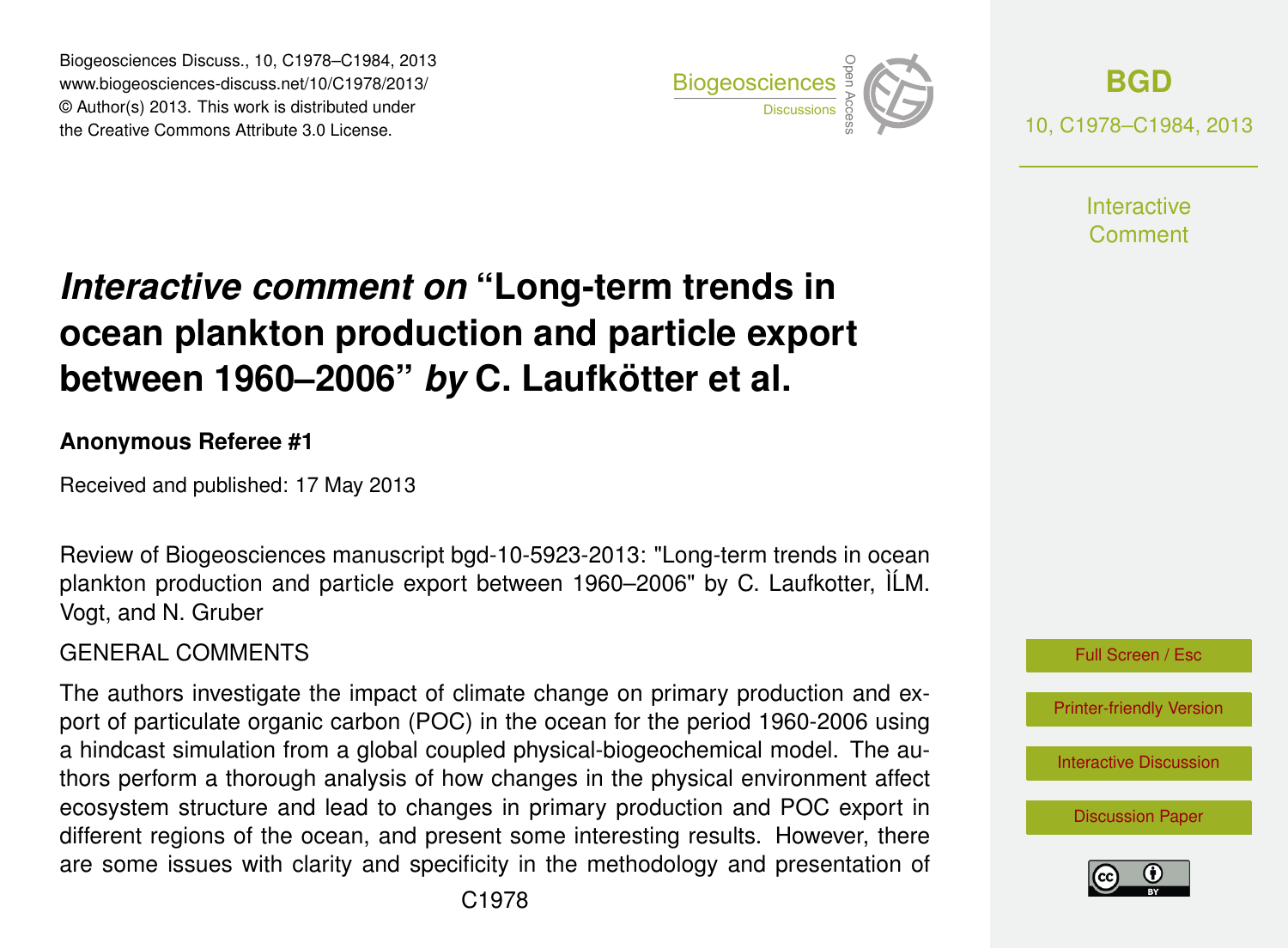the results that make the manuscript hard to follow in some places, and potentially raise questions about the validity of some of its results and conclusions. More detailed comments follow below.

### SPECIFIC COMMENTS

The CCSM BEC model has been extensively described in Moore at al 2004 and Doney et al 2009a, 2009b. So the first part of Section 2.1 (Model description, page 5927) can probably be shortened. It would suffice to include a basic description of the model, cite the previous papers and comment on the differences between the version used in this study and the versions used in those papers. I also do not think it is necessary to include the full equations and parameter values for the BEC model in the Appendix.

In Section 2.2 (Forcing), the authors state that the 3000-year spin-up run was forced with "climatological means" of the inter-annual forcing (CIAF). Was the spin-up run forced with the averaged CIAF fields or was it forced with with the CORE CNYF v2 (Corrected Normal Year Forcing version 2)? This is a very important distinction. Averaging inter-annual forcing into an annual climatology removes high frequency variability, and that has severe negative effects on the quality of the simulation and model skill. The CNYF v2 is a reconstructed "normal year" that maintains high frequency variability. Another point is that 3000 years is a fairly long time for a spin-up. There could be significant model drift. Was there any attempt to quantify model drift? This is particularly important given how small the changes in global NPP and export production are. The authors should elaborate more and be more explicit on the forcing used for the spin-up run and the control runs that were made, so these issues can be clarified.

On page 5931 line 5, the authors state that global NPP is 4.8 Pg/y. Either the value or, most likely, the unit is incorrect. It should probably be Pg/month.

On page 5931 lines 17-18, regarding the BEC estimates of total export being significantly lower than other models. More recent studies (Henson et al 2012 and Lutz et al 2007) have total export estimates of the order of 5 PgC/y, which are consistent with the **[BGD](http://www.biogeosciences-discuss.net)**

10, C1978–C1984, 2013

**Interactive** Comment

Full Screen / Esc

[Printer-friendly Version](http://www.biogeosciences-discuss.net/10/C1978/2013/bgd-10-C1978-2013-print.pdf)

[Interactive Discussion](http://www.biogeosciences-discuss.net/10/5923/2013/bgd-10-5923-2013-discussion.html)

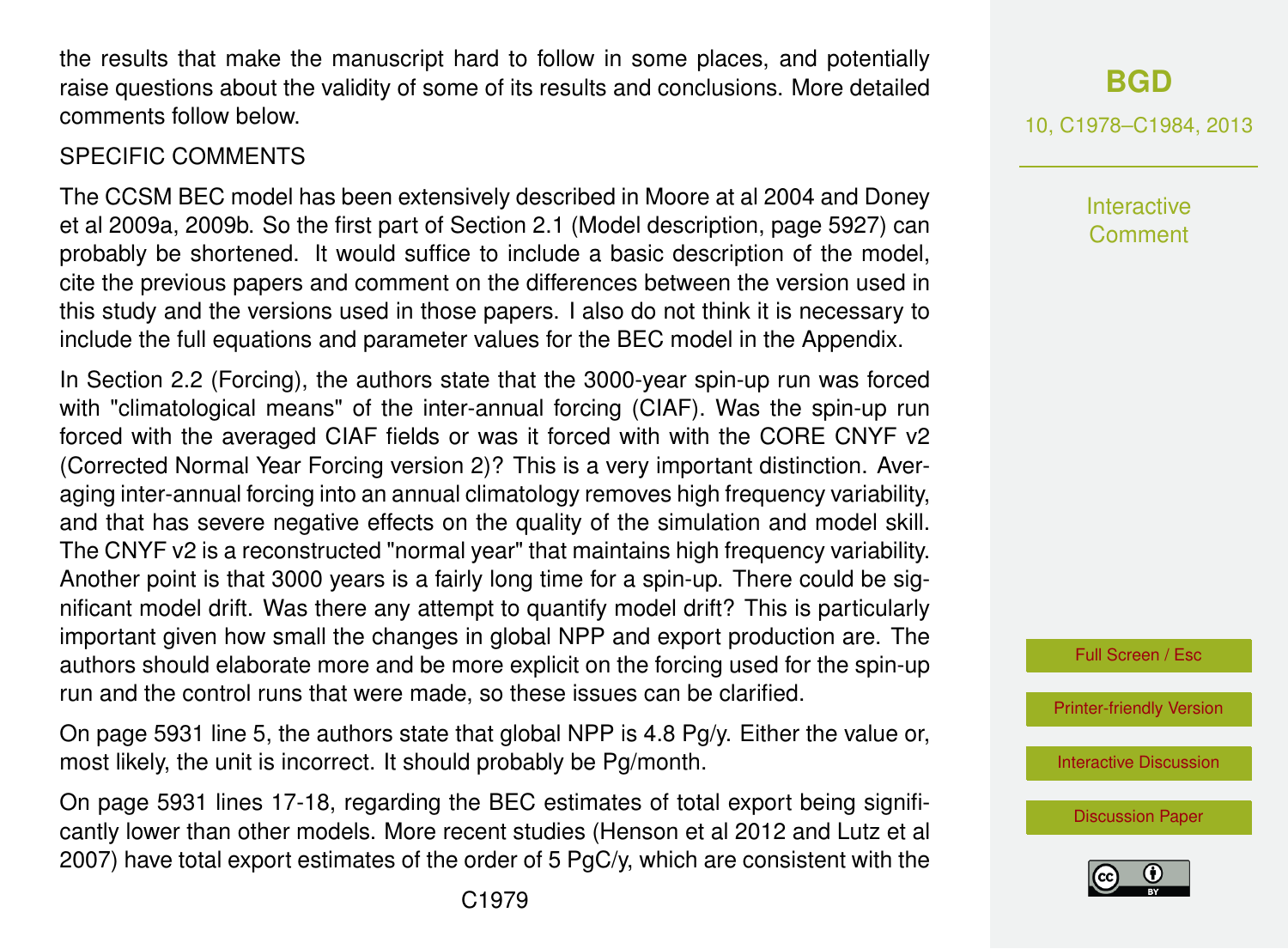#### CCSM BEC results presented in the manuscript.

In Section 2.4 (Calculation of trends), it would be helpful if the authors stated explicitly the temporal frequency of the model data used to compute the trends. Did they use weekly, monthly or annual model output? The mention of specific months and seasons in the text suggests that they used monthly data. But it's not clear. If they used monthly or weekly data, was the seasonal cycle removed before computing the trends? The authors should provide more detail on how the trends were computed so the reader can better evaluate the results presented. Do the time-series plots (Figures 2 and 9) show annual means or deseasonalized monthly means? It would also be helpful if, in addition to the definitions of export production, NPP and phytoplankton and zooplankton biomass, the authors also included the units used for these quantities (between parentheses, perhaps).

The units in Figure 1 are a bit confusing. Panels a, c and e show percentages and panels b and d show mol C/mˆ2/yr. So are the trends/percentages in panels a, c and e %/year or percent over the 47 years of the simulation? In the caption, the authors should be more explicit about what is being shown in the figure. I would also change the color of the land to something other than light blue. This makes it look like the trends in the light blue regions in the ocean are not significant. The same comments apply to Figure 4. The authors use "PP" in Figure 1a,b and "NPP" in the text. The same acronym should be used everywhere.

On page 5932 line 16, the authors state that the decline in NPP and EP in the Southern Ocean is greater than the inter-annual variability. Looking at Figure 2, that is not very clear. There is considerable inter-annual variability in the Southern Ocean and other regions as well. But the authors do not quantify nor show any estimates of the model's inter-annual variability to contrast with the computed trends. Given the model's interannual variability, are the observed trends and changes significant? This is a very important issue given how small the changes in NPP and export production (6% and 7%, respectively) are in that 47-year period. For example, Henson et al 2010 and Yoder 10, C1978–C1984, 2013

**Interactive Comment** 



[Printer-friendly Version](http://www.biogeosciences-discuss.net/10/C1978/2013/bgd-10-C1978-2013-print.pdf)

[Interactive Discussion](http://www.biogeosciences-discuss.net/10/5923/2013/bgd-10-5923-2013-discussion.html)

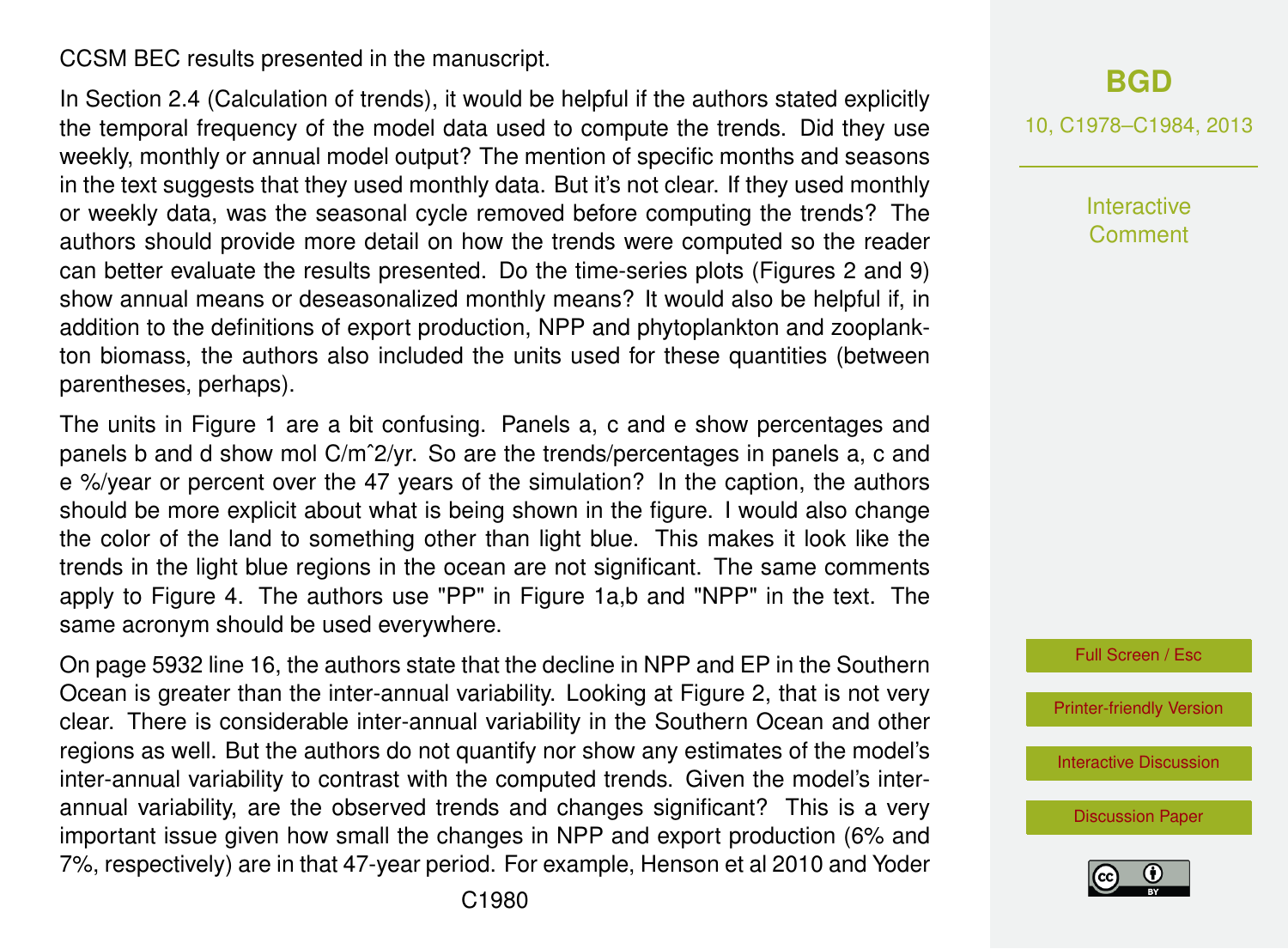et al 2010 argue that longer time-series of at least ∼40 years are needed to distinguish a climate change signal from natural variability. So according to Henson et al 2010, the 47-year hindcast run is barely long enough to detect a climate change signal.

Figure 2 lacks units for the variables shown in panels c, d and e. It's also not clear what is being shown in the time-series plots. Are these annual means or deseasonalized monthly means? More information about the plots should be included in the caption.

On page 5932 line 22, it looks like it should be Fig. 1e NOT Fig. 1c.

On page 5933 lines 1-4, the authors talk about the relationship between "changes" in NPP and "changes" in SST and refer to Figure 3. What exactly is being shown in Figure 3? From the magnitude of the values and number of data points, it looks like a plot of global NPP vs global mean SST from a series of model runs. If so, where do these model runs come from? How were they made? If these are not model runs, how did the authors obtain the global NPP and SST values in the plot? I did not find any mention of it in the methodology or figure caption. In the text (lines 1-4), the authors refer to "changes" in NPP being correlated with "changes" in SST, which implies the figure shows delta NPP vs delta SST. But the figure caption says "annual NPP as a function of changes in SST", which implies NPP vs delta SST. And yet the magnitude of the values suggests that these are global integrals of NPP vs global averages of SST. In addition, in the text the authors mention the relationship/correlation changes with latitude, but I don't see any information on latitude in the figure. The reader cannot properly evaluate the results and arguments presented without knowing exactly what is shown in Figure 3.

In Figure 4, the labels in the panels say "small phyto trends", "diatom trends" but the caption says "changes in small phyto NPP" and "changes in diatom NPP". The labels in the panels are misleading because they suggest that the trends are in biomass not NPP.

On page 5935 line 1, there is an extra "zooplankton biomass".

10, C1978–C1984, 2013

**Interactive Comment** 

Full Screen / Esc

[Printer-friendly Version](http://www.biogeosciences-discuss.net/10/C1978/2013/bgd-10-C1978-2013-print.pdf)

[Interactive Discussion](http://www.biogeosciences-discuss.net/10/5923/2013/bgd-10-5923-2013-discussion.html)

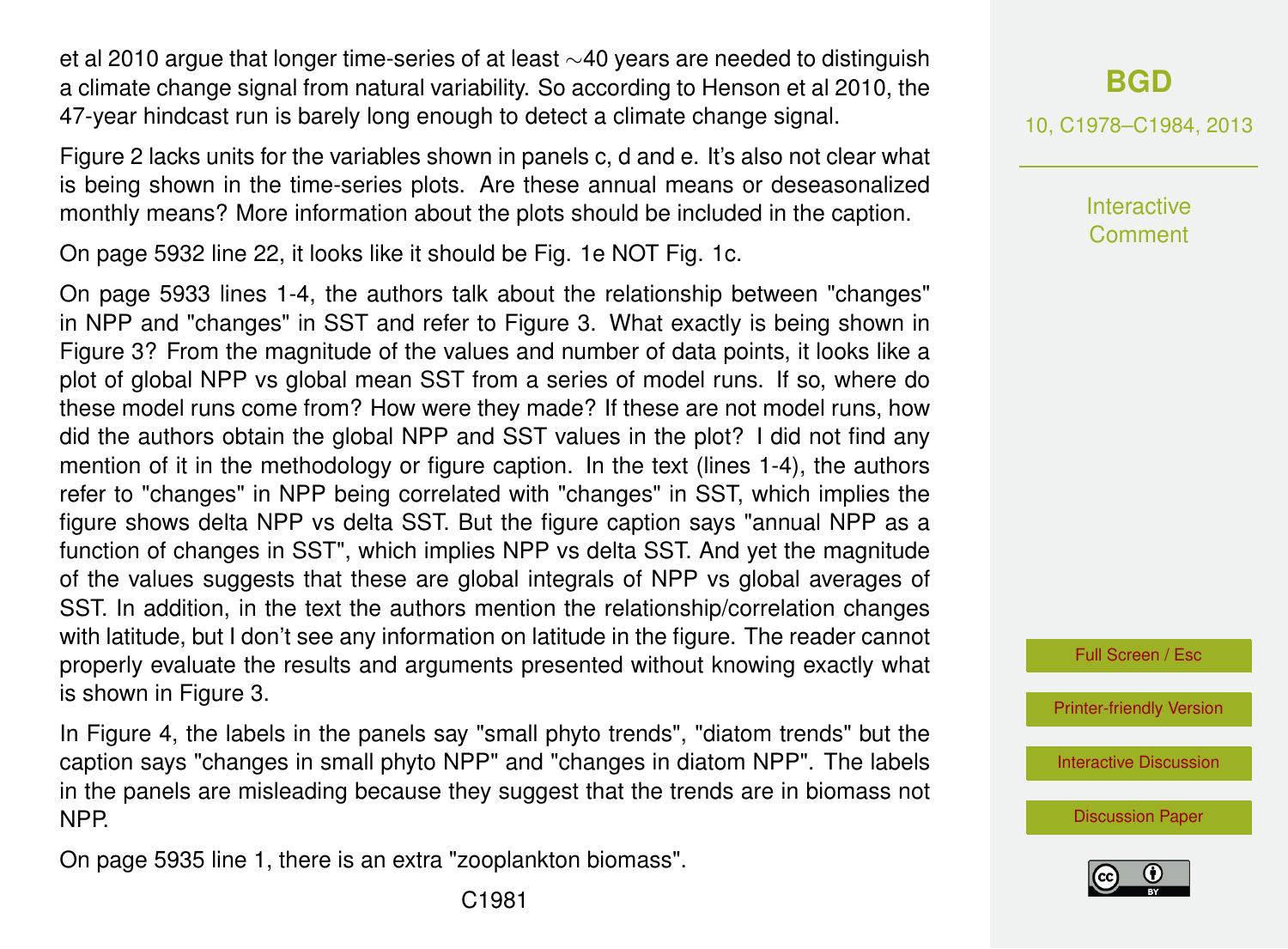In Figure 5, how were these changes computed? Are these trends (slope of linear regressions) or differences between annual or decadal means? The authors should be more explicit about what is shown in the figure in the caption.

On page 5936 line 9, there is a typo "...weak oh phytoplankton...".

On page 5936 lines 24-25, the authors state that small phytoplankton have higher light requirements than diatoms. Are they referring to the small phytoplankton's lower max Chl:C ratio?

The caption in Figure 6 has "a" and "b" labels but I don't see any "a" or "b" labels in the panels.

Figure 7 does not have any units for the biomass shown in the "y" axis of the plots.

Figure 8 shows a distribution map of the different sources of POC. Is this an average for the period 1960-2006? How exactly was this computed?

The word "through" is misspelled on page 5940 line 5.

On page 5940 lines 25-27, there is not much of a trend in the sources of POC, particularly in the Southern Ocean and North Atlantic. Perhaps adding the regression line would help see the trends. This also relates to my previous comment on inter-annual variability and the climate change signal.

On page 5942 line 15, the authors state that they also see a "global decline in chlorophyll". Is this surface chlorophyll or an average for the upper 100 m or mixed layer? The authors should be more specific.

The studies by Henson et al 2010 and Yoder et al 2010 are particularly relevant to the statement made on page 5944 lines 22-25.

In the different sections of the Discussion, the authors provide a very nice and thorough analysis of how changes in the physical environment impact the ecosystem dynamics and global NPP and export production and compare their results to other studies. 10, C1978–C1984, 2013

Interactive **Comment** 



[Printer-friendly Version](http://www.biogeosciences-discuss.net/10/C1978/2013/bgd-10-C1978-2013-print.pdf)

[Interactive Discussion](http://www.biogeosciences-discuss.net/10/5923/2013/bgd-10-5923-2013-discussion.html)

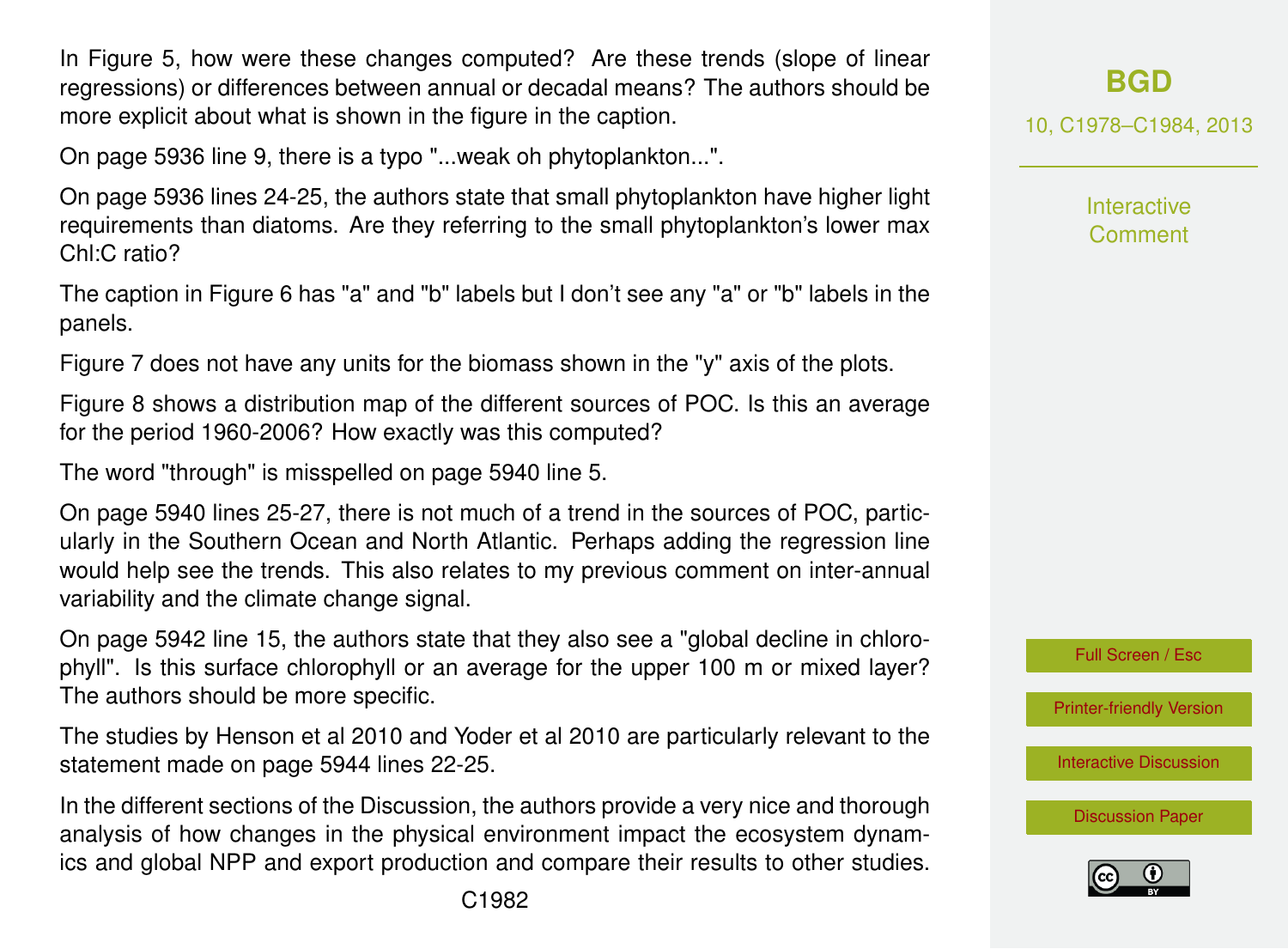However, questions remain regarding the significance of the observed trends given the model's temporal variability. In general, the authors should also be more explicit and include more information, including units and exact definitions, about what is being shown in each figure in the figures' captions. In many places not enough information is provided to properly evaluate the study's results and conclusions.

#### RECOMMENDATION

In summary, I find that the manuscript is potentially acceptable for publication in Biogeosciences after a major revision addressing the issues raised in the comments above.

#### **REFERENCES**

Moore, J. K., S. C. Doney, and K. Lindsay (2004). Upper ocean ecosystem dynamics and iron cycling in a global three-dimensional model. Global Biogeochemical Cycles 18(4).

Doney, S. C., I. Lima, R. A. Feely, D. M. Glover, K. Lindsay, N. Mahowald, J. K. Moore, and R. Wan- ninkhof (2009). Mechanisms governing interannual variability in upperocean inorganic carbon system and air–sea CO2 fluxes: Physical climate and atmospheric dust. Deep Sea Research Part II: Topical Studies in Oceanography 56(8), 640–655.

Doney, S. C., I. Lima, J. K. Moore, K. Lindsay, M. J. Behrenfeld, T. K. Westberry, N. Mahowald, D. M. Glover, and T. Takahashi (2009). Skill metrics for confronting global upper ocean ecosystem- biogeochemistry models against field and remote sensing data. Journal of Marine Systems 76(1), 95–112.

Henson, S. A., R. Sanders, E. Madsen, P. J. Morris, F. Le Moigne, and G. D. Quartly (2011). A reduced estimate of the strength of the ocean's biological carbon pump. Geophysical Research Letters 38(4), L04606.

Lutz, M. J., K. Caldeira, R. B. Dunbar, and M. J. Behrenfeld (2007). Seasonal rhythms of net primary production and particulate organic carbon flux to depth describe the

# **[BGD](http://www.biogeosciences-discuss.net)**

10, C1978–C1984, 2013

**Interactive Comment** 



[Printer-friendly Version](http://www.biogeosciences-discuss.net/10/C1978/2013/bgd-10-C1978-2013-print.pdf)

[Interactive Discussion](http://www.biogeosciences-discuss.net/10/5923/2013/bgd-10-5923-2013-discussion.html)